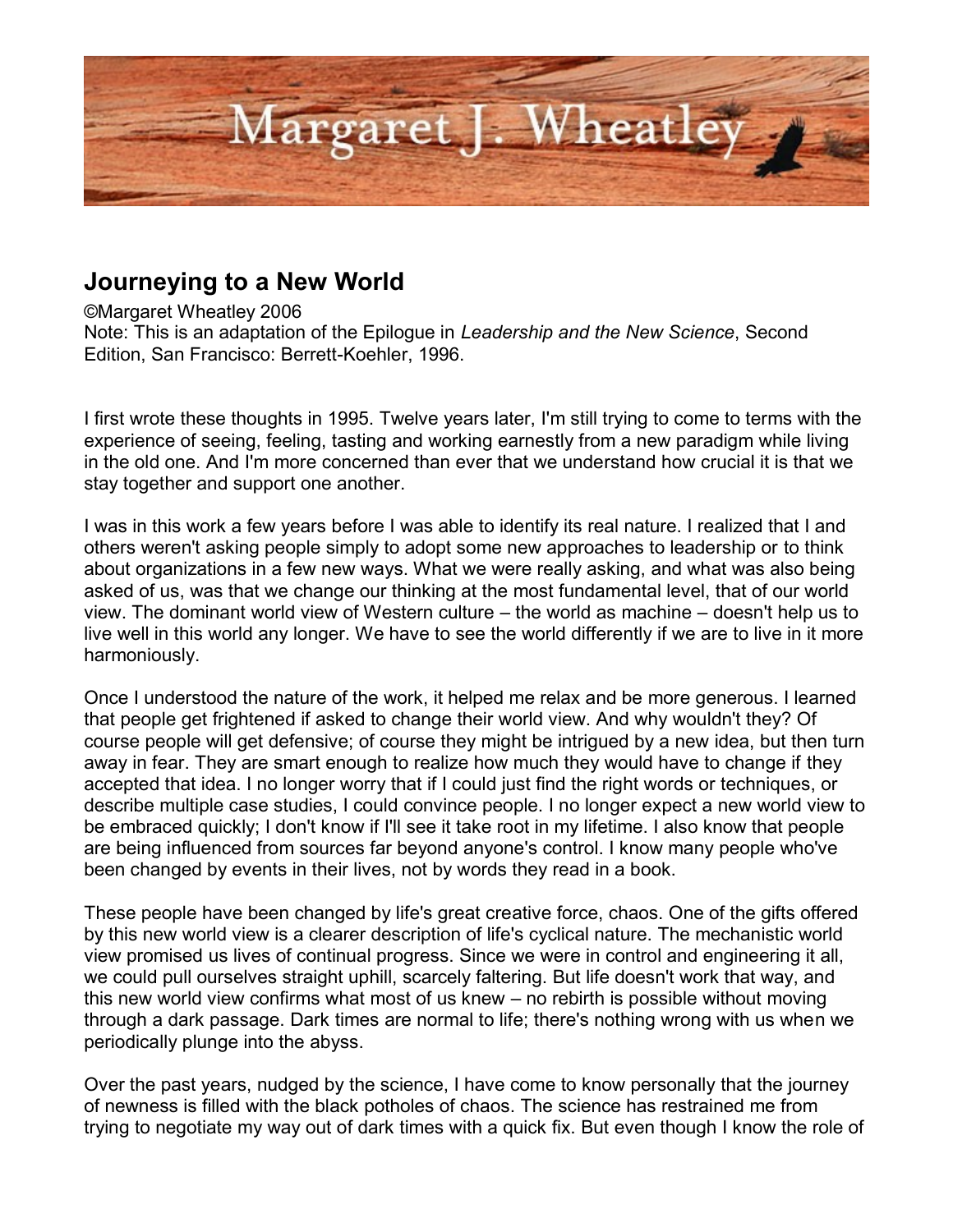chaos, I still don't like it. It's terrifying when the world I so carefully held together dissolves. I don't like feeling lost and emptied of meaning. I would prefer an easier path to transformation. But even as I experience their demands as unreasonable, I know I am in partnership with great creative forces. I know that chaos is a necessary place for me to dwell occasionally. So I have learned to sit with these dark moments – confused, overwhelmed, only faintly trusting that new insights will appear. I know that this is my only route to new ways of being.

The more I contemplate these times, when we truly are giving birth to a new world view, the more I realize that our culture has to take this journey through chaos. The old ways are dissolving, and the new is only beginning to show itself. To journey through chaos, we must engage with one another differently, as explorers and discoverers. I believe the passage is possible only if we claim these roles. We need to realize that no single person or school of thought has the answer, because what's required is far beyond isolated answers. We need to realize that we must inquire together to find the new. We need to turn to one another as our best hope for inventing and discovering the worlds we are seeking.

Being an explorer is unnerving and filled with risk. I keep hoping that someone, somewhere, really does have the answer. But I know that, in this voyage to a new world, you and I have to make it up as we go along, not because we lack skills or expertise, but because this is the nature of reality. Reality changes shape and meaning as we're in it. It is constantly new. We are required to be there, as active participants. It can't happen without us, and nobody can do it for us.

If we take seriously the role of explorer and inventor, we'll realize how much we need each other. In this time of chaos, the potential for disaster is as strong as for new possibilities. How will we navigate these times?

The answer is, together. We need each other differently now. We cannot hide behind any old boundaries or hold onto the belief that we can make it on our own. We need each other to test out ideas, to share what we're learning, to help us see in new ways, to listen to our stories. We need each other to forgive us when we fail, to trust us with their dreams, to offer their hope when we've lost our own.

I crave companions, not competitors. I want people to sail with me through this puzzling and frightening world. I expect to fail at moments on this journey, to get lost – how could I not? And I expect that you too will fail. Even our voyage is cyclical – we can't help but move from old to new to old. We will vacillate, one day doing something bold and different, excited over the progress, the next day, back to old behaviors, confused about how to proceed. We need to expect that we will wander off course and not make straight progress to our destination. To stay the course, we need patience, compassion, and forgiveness. We need to require this of one another. It will help us be bolder explorers. It might keep us from going mad.

This is a strange world and it promises only to get stranger. Niels Bohr, the great quantum physicist, once said that great ideas, when they appear, seem muddled and strange. They are only half-understood by their discoverer and remain a mystery to everyone else. But if an idea does not appear bizarre, he counseled, there is no hope for it. So we must live with the strange